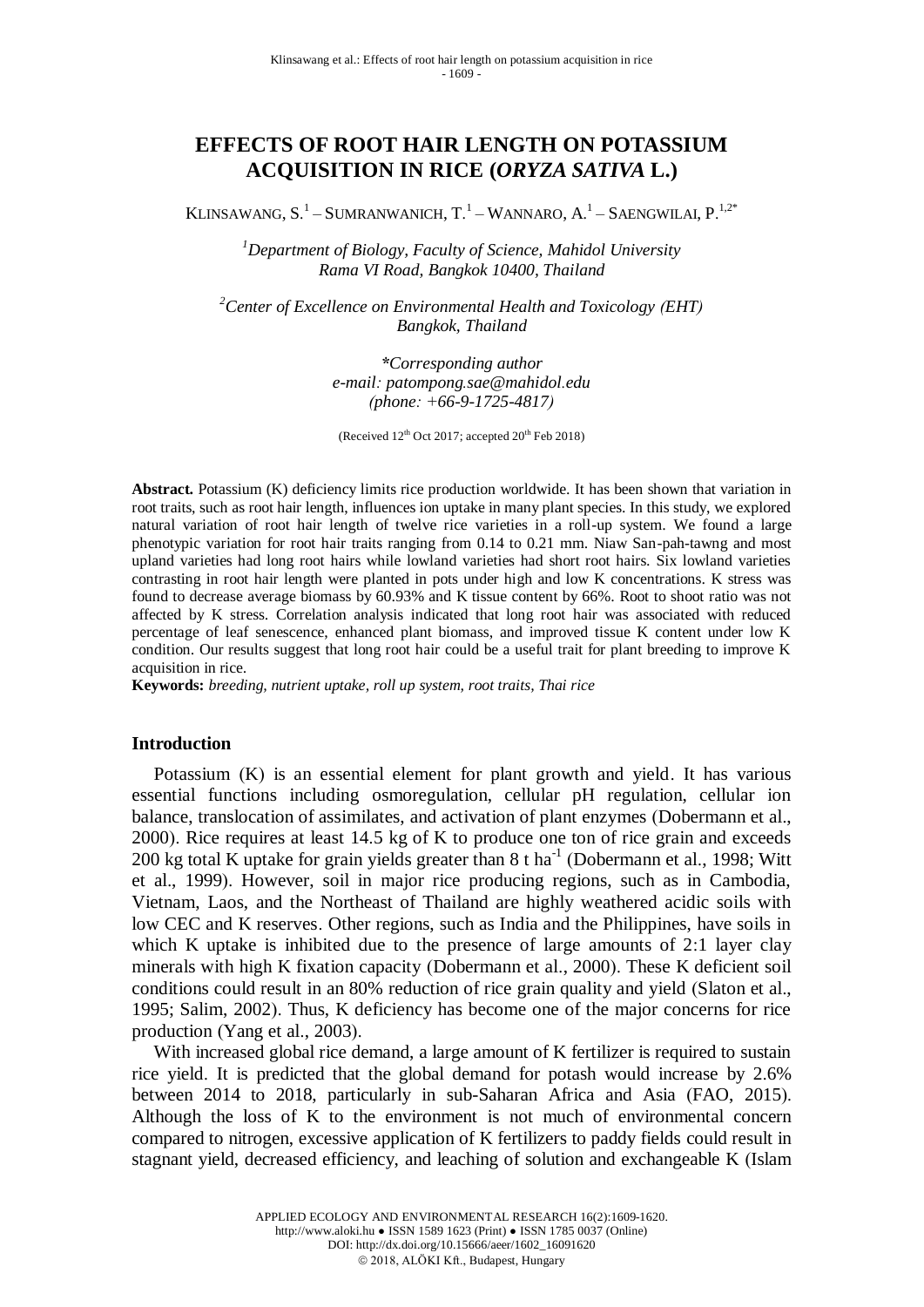et al., 2016). As an effect, the selection and development of K-efficient rice varieties is necessary to reduce K application rate and improve yield.

Plant root is a major organ for nutrient uptake. It has been shown that variation of root traits is associated with improved nutrient efficiency and crop production in infertile environments (Lynch, 2007). In rice, Jia et al. (2008) reported that root morphology parameters including root length, surface area, volume and count of lateral roots, as well as fine (diameter  $< 0.2$  mm) and thick (diameter  $> 0.2$  mm) roots are involved in K uptake and the translocation of K to shoots in hydroponics. They found that K-efficient genotypes increased fine root number by 25% when grown at moderate K deficient levels compared to optimal K conditions. Additionally, the K efficient genotypes had 1.3 times greater surface area, 1.4 times higher volume, and 1.5 times more root number than the inefficient rice genotypes. Among different root types, unicellular extensions of epidermal cells, or root hairs, are known to be important for water and nutrient uptake (Bates and Lynch, 2001), rhizosheath formation, and penetration of hard soil (Brown et al., 2012; Haling et al., 2013; Lynch et al., 2014). Root hair cells develop from specialized cells called trichoblasts. In many monocots including rice, trichoblasts are morphologically different from other epidermal cells before root hair initiation and alternate with atrichoblasts along longitudinal epidermal cell files (Datta et al., 211). Genotypic variation for root hair traits is evident in several crop species including wheat (Gahoonia et al., 1997), barley (Gahoonia et al., 2004), white clover (Caradus, 1981), bean (Yan et al., 1995), turf grass (Green et al., 1991), soybean (Wang et al., 2004), maize (Zhu et al., 2004) and rice (Nestler et al., 2016). Several plant species increase root hair length and density in response to suboptimal nutrient availability particularly under low P conditions (Ma et al., 2001; Müller et al., 2004). In most cases, plants with long root hairs are able to acquire more P and are better adapted in low P soils than those with short root hairs (Gahoonia et al., 2004).

Similar to phosphorus, K is relatively immobile in soil. Therefore, lengthening root hairs could possibly enhance K acquisition by increasing soil exploration volume and radius in the K depletion zone (Jungk, 2001; Rengel et al., 2008). Hogh-Jensen and Pedersen (2003) demonstrated that low K treatment affected the root morphology in pea, red clover, lucerne, barley, rye, perennial ryegrass, and oilseed rape. They found that crops altered root hair length in response to low K availability, and thereby maintained the uptake from sparingly soluble K sources. Furthermore, Gahoonia et al. (2006 and 2007) found that chickpea and lentil genotypes with prolific root hair formation had higher K shoot concentration than genotypes with shorter and less dense root hairs.

Compared to other crop species, rice root hairs and their effects for K uptake have been rarely investigated. In this study, we observed phenotypic variation in root hair length in twelve upland and lowland rice varieties and examined the effects of root hairs for potassium acquisition from low K soils in rice. We hypothesized that a large phenotypic variation of root hair length exist among Thai rice and rice varieties with long root hair length would acquire more K and have higher shoot mass than short haired varieties in low K conditions.

#### **Materials and methods**

#### *Plant materials*

Rice (*Oryza sativa* L*.)* is a member of Poaceae family. It is an annual species but may grow more than once per year under suitable conditions. Rice has round,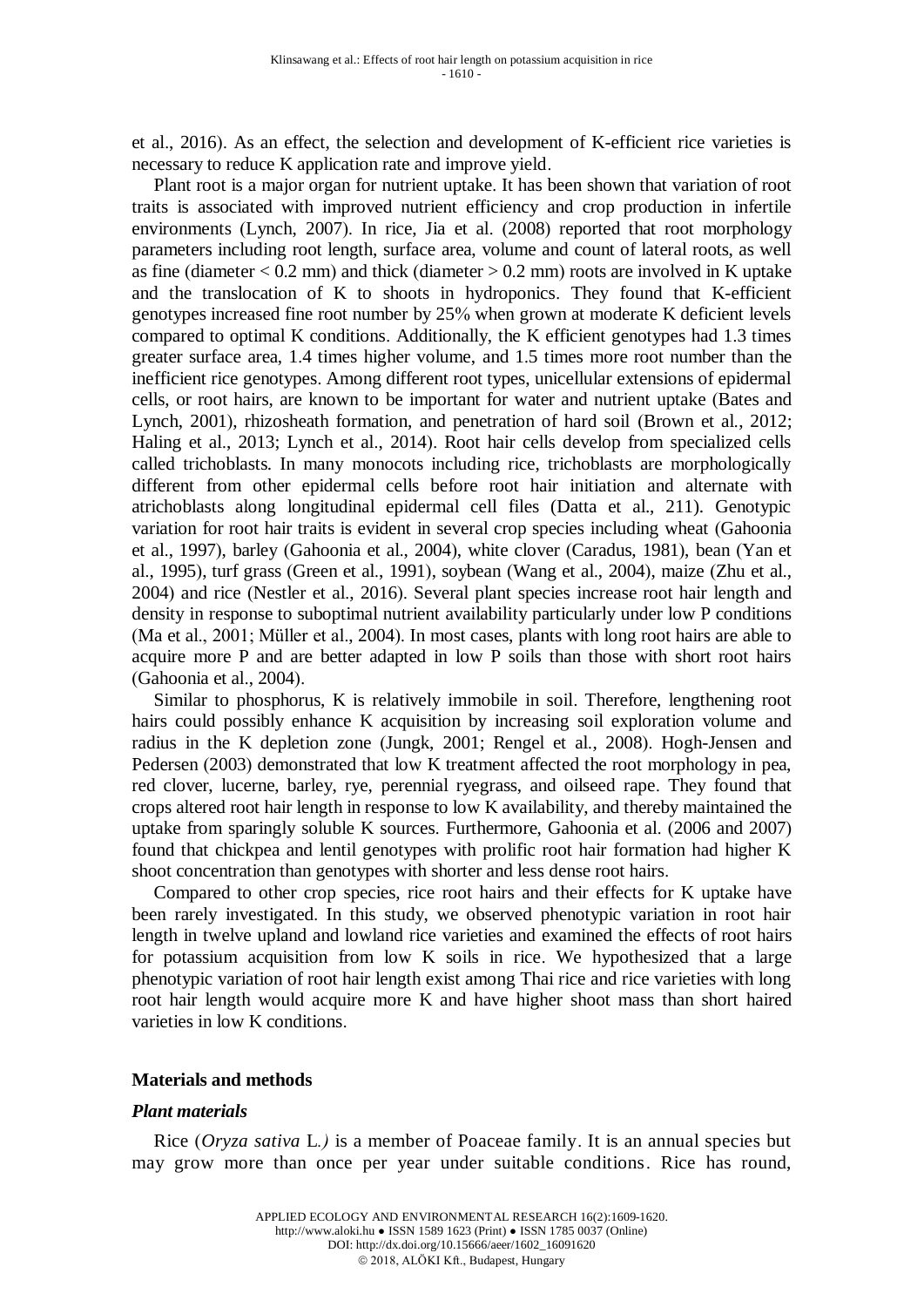hollow, jointed culms, with rather flat, sessile leaf blades, and a terminal panicle (Chang and Bardenas, 1965). Rice cultivation occurs in different types of managed ecosystems such as irrigated, rainfed upland, rainfed lowland, flood-prone systems. In this study, twelve Thai rice varieties were selected to represent varieties commonly grown in an upland (non-flooded) and lowland (flooded) system. The varieties include photoperiod sensitive lowland varieties (Khao Dawk Mali 105 (KDML105), Niaw San-pah-tawng, RD13), photoperiod insensitive lowland varieties (Phitsanulok 2, Suphan Buri 1, RD1, RD7 and RD31), photoperiod sensitive upland varieties (Goo Meuang Luang, Nam Roo and Leum Pua) and photoperiod insensitive upland varieties (R258). Seeds were obtained from the Rice Department of the Ministry of Agriculture and Cooperatives of Thailand.

### *Growth conditions*

### *Roll-up system*

Seeds of the twelve rice varieties were surface sterilized for 1 min in 10% NaOCl and washed three times in deionized water before germination. The experiment was arranged in a randomized complete block design with three replications. In each replicate, ten seeds per variety were randomly selected and wrapped in brown germination paper in the form of a cigar roll. The rolls were then soaked in a 0.5 mM CaSO<sub>4</sub>.2H<sub>2</sub>O solution. Seedlings were germinated in darkness at  $28 \pm 1$  °C in a chamber for 3 days, then placed under a photoperiod of 14:10 h supplemented with photosynthetically active radiation at  $0.18$  mmol photons m<sup>-2</sup> s<sup>-1</sup>. Seven days after germination, primary roots of three seedlings for each replication were harvested and preserved in 75% ethanol.

#### *Greenhouse system*

Six lowland rice varieties including Phitsanulok 2, RD7, Niaw San-pah-tawng, Suphan Buri 1, RD1, and RD13 were planted in greenhouse pots to examine the effect of root hair length on potassium acquisition. Plants were grown in the greenhouse located on the campus of Mahidol University, Thailand 13°45'55.4"N 100°31'34.4"E. The average ambient temperature during the study was  $28.5 \pm 1.2$ °C. The seeds of six selected lowland rice varieties were germinated in sand media for 15 days, then the seedlings were transplanted into pots 25 cm in diameter and 23 cm in height. The growth medium consisted of a mixture (volume based) of 10% clay soil and 90% acid washed sand. One day before planting, the pots were saturated with 2 L of modified Yoshida solution (Yoshida et al., 1976) adjusted to pH 5. The nutrient solution for the high K treatment consisted of 1.5 mM  $NH<sub>4</sub>NO<sub>3</sub>$ , 0.3 mM NaH<sub>2</sub>PO<sub>4</sub>H<sub>2</sub>O, 0.5 mM K<sub>2</sub>SO<sub>4</sub>, 1 mM CaCl<sub>2</sub>.2H<sub>2</sub>O, 1.5 mM MgSO<sub>4</sub>.7H<sub>2</sub>O, 0.00007 mM  $(NH_4)_{6}M_0T_2Q_{24}.4H_2Q$ , 0.02 mM  $H_3BO_3$ , 0.00015 mM  $ZnSO_4.7H_2Q$ , 0.0002 mM CuSO<sub>4</sub>.5H<sub>2</sub>O, 0.035 mM FeCl<sub>3</sub>.6H<sub>2</sub>O, 0.07 mM C<sub>6</sub>H<sub>8</sub>O<sub>7</sub>.H<sub>2</sub>O, 0.0625 mM  $H<sub>2</sub>SO<sub>4</sub>$ , 0.009 mM  $MnSO<sub>4</sub>$ . H<sub>2</sub>O. Initially, the low K treatment received 90% less K than the high K treatment. After the initial treatment, K was completely withdrawn from the nutrient solution.  $CaSO<sub>4</sub>$  was used to substitute for sulfate in the low K treatments. Plants were fertigated every other day with 100 ml of deionized water alternating with nutrient solutions. The experiment was arranged in a randomized complete block design with four replications. Blue and yellow sticky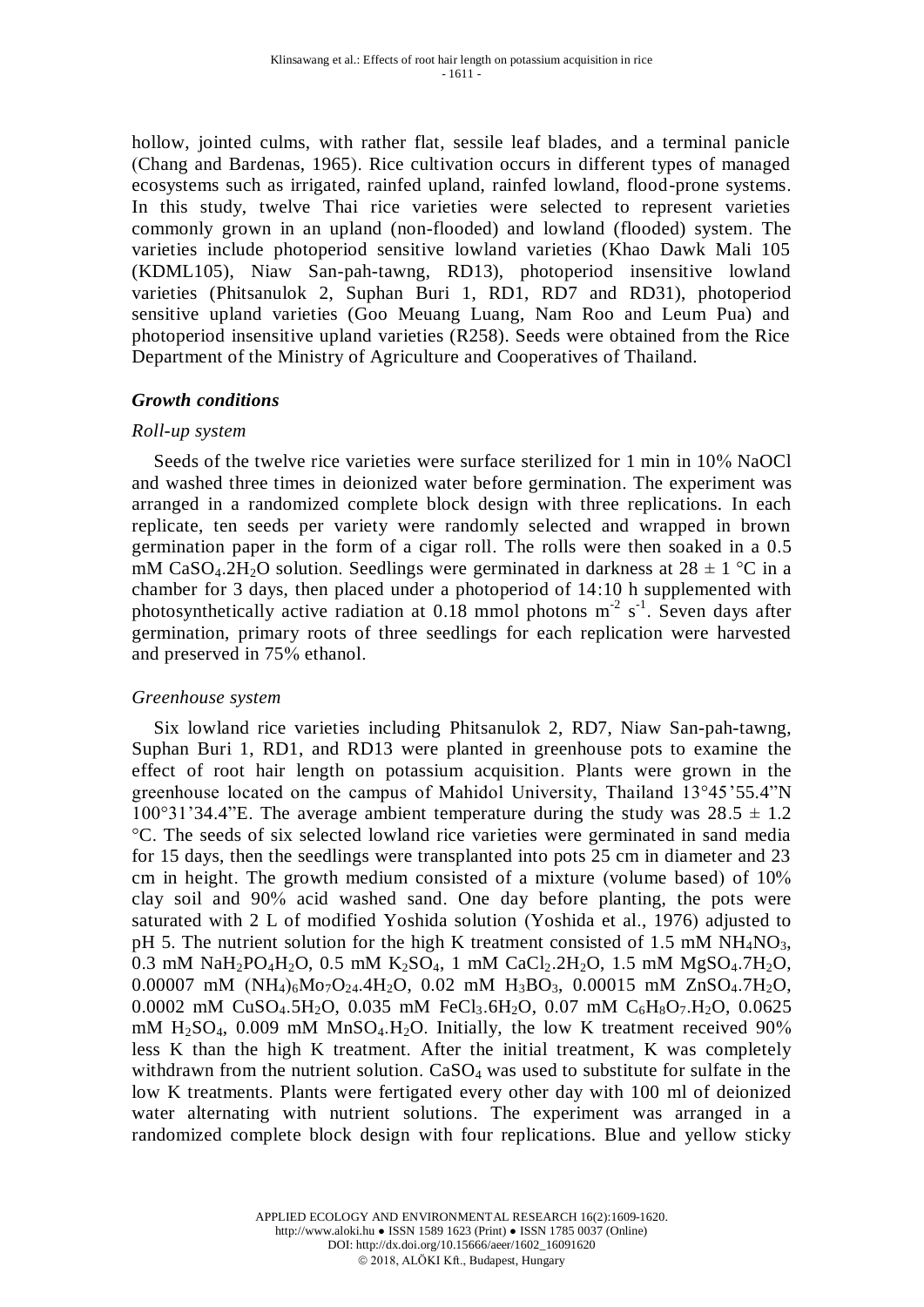insect traps were placed around and above the planting areas for pest control. No pesticide was applied. The plants were harvested 2 months after being transplanted.

### *Shoot and root harvest*

At harvest, shoot height, tiller number, and the percentage of leaf senescence were measured prior to root harvest. The root system was carefully removed from the growth media and washed with tap water. Root traits including crown root number and maximum rooting depth were evaluated (Vejchasarn et al., 2016). Crown root number was manually counted. Rooting depth was determined by measuring the length of the root system after being excavated from the pot. Three crown roots for each variety replication were separated and preserved in 75% EtOH for root hair analysis. Finally, the plant shoot and root were dried at 60 °C for 3 days before assessing the dry weight.

### *Root hair measurement*

Three representative root segments were selected from primary and crown roots of an individual plant. The roots were stained with 0.05% toluidine blue and carefully rinsed in deionized water prior to root hair examination. Root hairs were stained pinkish-blue whereas root surface remained unstained allowing for a clear observation of root hairs. For determination of root hair length, the stained roots were observed at  $40\times$  magnification under a Macro zoom imaging system (MVX10) consisting of a dissecting microscope equipped with a camera (Olympus, Tokyo, Japan). A section of the root with consistent fully elongated hairs was selected for image capture. Root hair length was quantified using a line tool in ImageJ version 1.47 (Abràmoff et al., 2004). Five representative hairs per image were selected for length measurement. Root hair length was calculated by comparing the number of pixels of a root hair to the number of pixels per mm obtained from an image of a micrometer scale taken at the same magnification (650 pixels  $mm^{-1}$ ).

### *Potassium analysis*

Dried plant samples were first grounded with a mortar. Then, five hundred milligrams of fine samples were processed through acid digestion in an opened container as described by Simmons et al. (2015). Samples were heated at 100 °C for 30 min in a block heater with 6 ml of 2:1  $(HNO<sub>3</sub>:HClO<sub>4</sub>)$ . The temperature was then increased to 150 °C until the solution became yellow and transparent. Once the solution changed color, 1 mL hydrochloric acid was added and the temperature was increased to 160 °C for 30 min. After, the samples were cooled, filtered with Whatman No.42 filtered paper, and adjusted to 25 mL with  $1\%$  HNO<sub>3</sub>. The potassium concentration of the samples were then determined using the Flame Atomic Absorption Spectrophotometer (Perkin Elmer) (Simmons et al., 2015).

### *Statistical analysis*

Statistical analyses were performed using R version 3.1.3. Linear mixed effect models were developed using the lmer function from the package lme4 (Bates et al., 2014). Correlation analyses were performed on individual plant data as well as the mean values of the measurements taken per genotype for percentage of biomass and K content reduction.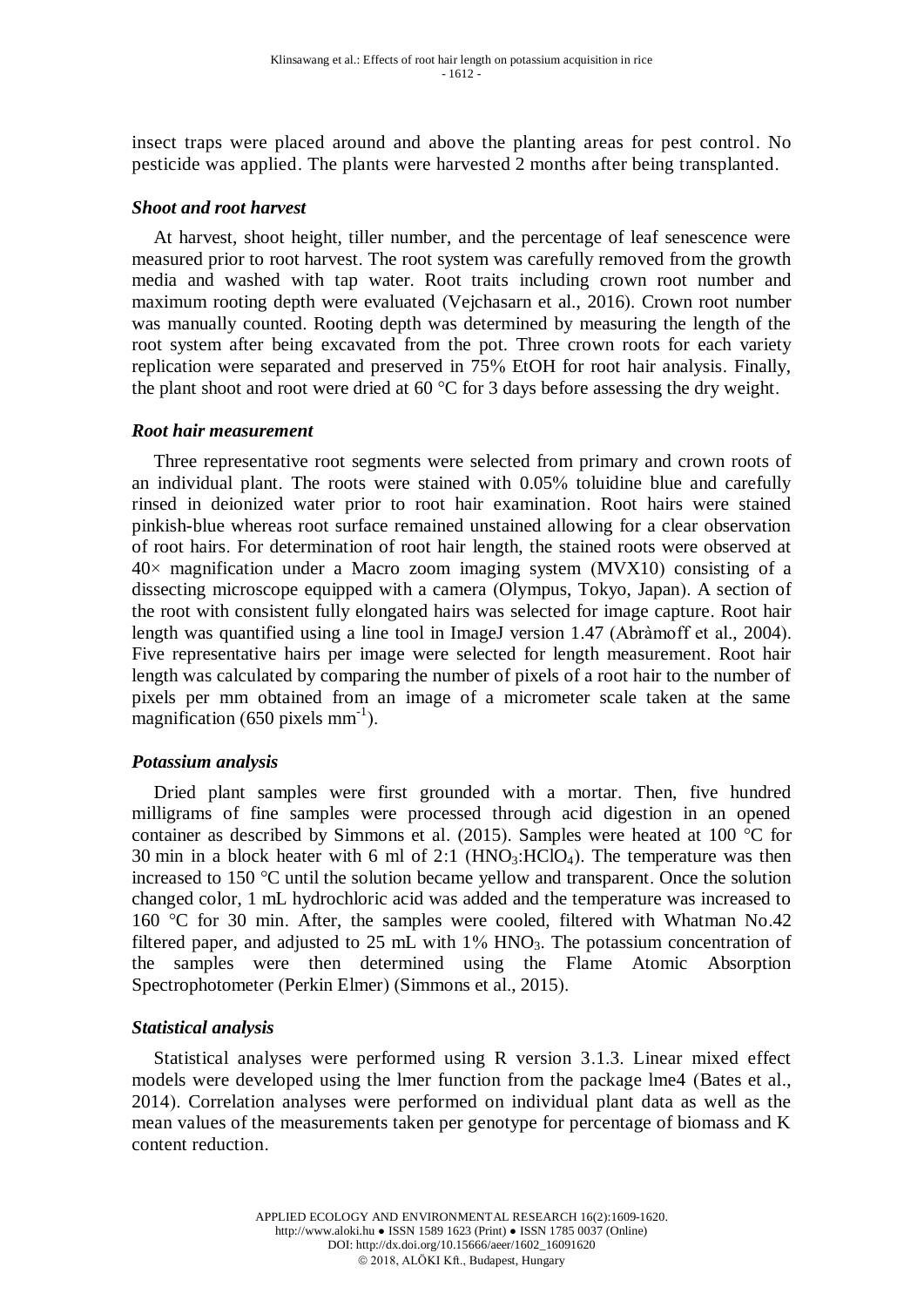## **Results**

### *Natural variation in root hair length among lowland and upland rice varieties*

There was significant phenotypic variation in root hair length among 12 Thai rice varieties grown in the roll-up system (*Fig. 1*). Root hair length in lowland rice varieties ranged from 0.14 to 0.21 mm and upland rice varieties ranged from 0.16 to 0.19 mm (*Fig. 1*). Niaw San-pah-tawng, R258, and Goo Meuang Luang had the longest root hairs while RD1, Suphan Buri 1, and Leum Pua had the shortest root hairs.



*Figure 1. Root hair length among rice varieties a) images of long and short root hairs observed in this study b) variation of root hair length among lowland and upland rice. Plants were harvested at 7 days after planting in a roll up system. Different letters indicate significant difference at p < 0.05*

### *Effects of low K availability on root hair length, plant growth, and tissue K content*

Low K availability did not affect the average root hair length, tiller number, percentage of leaf senescence, crown root number, rooting depth, and root to shoot ratio (*Table 1*). However, shoot, root, and total dry weight was significantly reduced by 49%, 27% and 42%, respectively. In addition, tissue K content in shoot, root, and whole plants were reduced by 37%, 28% and 33%, respectively (*Table 1*). We found that root hair length was consistent among varieties and did not significantly respond to K stresses (*Fig. 2a*). Among the varieties, Phitsanulok 2 had long root hair while RD7 and RD13 had short root hair length in both treatments. Under high K availability, total dry weight was similar among varieties except for RD7 which had slightly lower biomass than the others (*Fig. 2c*). The plant's K contents were significantly different among varieties(*Fig. 2b*). In addition, total dry weight and plant's K content of all 6 varieties were substantially reduced under low K conditions (*Fig. 2b* and *c*).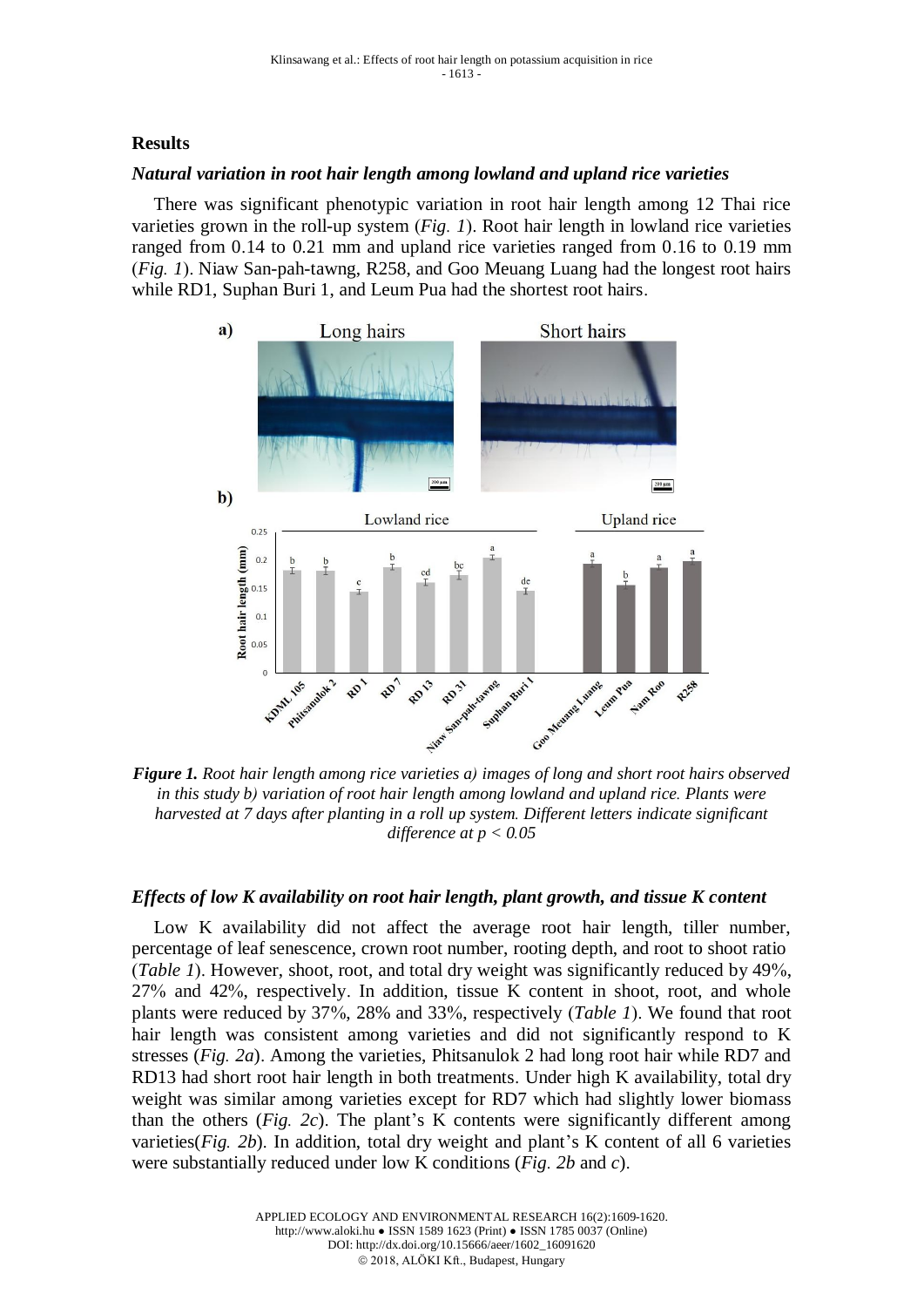| <b>Parameter</b>                        | <b>High K</b>    | Low K            | <b>Significance</b> |
|-----------------------------------------|------------------|------------------|---------------------|
| Root hair length, mm                    | $0.139 \pm 0.01$ | $0.137 \pm 0.01$ | <b>NS</b>           |
| Tiller number                           | $8.70 \pm 0.68$  | $6.91 \pm 0.76$  | <b>NS</b>           |
| Leaf senescence, %                      | $25.36 \pm 1.94$ | $35.66\pm4.99$   | <b>NS</b>           |
| Crown root number                       | 68.55±17.99      | 63.04±19.99      | <b>NS</b>           |
| Lateral root branching                  | $12.15 \pm 0.65$ | $11.51 \pm 0.62$ | <b>NS</b>           |
| Rooting depth, cm                       | $28.89 \pm 1.86$ | $24.30 \pm 1.78$ | <b>NS</b>           |
| Shoot dry weight, g                     | $13.00 \pm 0.37$ | $6.37\pm0.61$    | p<0.001             |
| Root dry weight, g                      | $7.86 \pm 0.19$  | $2.11 \pm 0.31$  | p<0.001             |
| Total dry weight, g                     | $20.02 \pm 0.74$ | $8.47 \pm 0.87$  | p<0.001             |
| Shoot K content, mg plant <sup>-1</sup> | $44.44\pm3.36$   | $16.29 \pm 2.09$ | p<0.001             |
| Root K content, mg plant <sup>-1</sup>  | $29.74 \pm 2.66$ | $8.31 \pm 1.27$  | p<0.001             |
| Total K content, mg plant <sup>-1</sup> | 74.17±4.80       | $24.61 \pm 3.26$ | p<0.001             |
| Root to shoot ratio                     | $0.35 \pm 0.02$  | $0.31 \pm 0.03$  | <b>NS</b>           |

*Table 1. Effects of suboptimal potassium conditions on an average plant growth and K content. NS, non-statistical significant at p < 0.05*



*of six lowland rice varieties under low and optimal K conditions. Plants were harvested 2 months after planting. Different letters indicate significant difference at p < 0.05*

APPLIED ECOLOGY AND ENVIRONMENTAL RESEARCH 16(2):1609-1620. http://www.aloki.hu ● ISSN 1589 1623 (Print) ● ISSN 1785 0037 (Online) DOI: http://dx.doi.org/10.15666/aeer/1602\_16091620 2018, ALÖKI Kft., Budapest, Hungary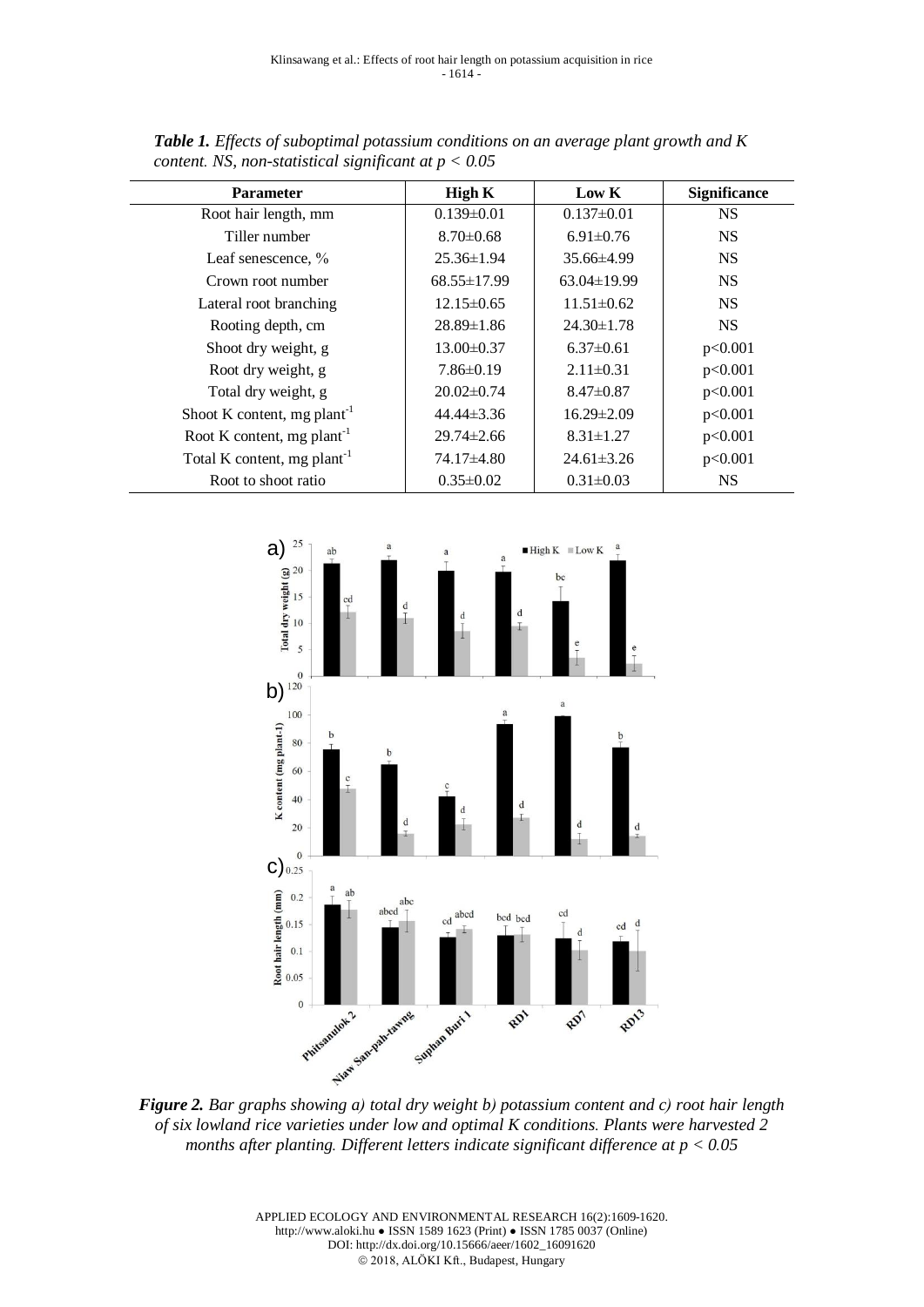### *Correlation analysis*

Correlation analysis between root hair length, shoot, and root traits indicate that root hair length was negatively correlated with the percentage of leaf senescence  $(r = -0.74)$ , positively correlated with plant growth ( $r = 0.62$ ) and K accumulation ( $r = 0.61$ ) under low K conditions (*Table 2*). There was no significant correlation between root hair length, crown root number, lateral root branching, and rooting depth under both high and low K conditions suggesting that root hair length is independent from these root traits (*Table 2*). In addition, increased root hair length was associated with high relative biomass ( $r = 0.93$ ,  $p < 0.01$ ) and K content ( $r = 0.81$ ,  $p < 0.05$ ) when compared between low K and optimal K conditions (*Fig*. *3*).

| <b>Parameter</b>                        | High K  | Low K      |  |
|-----------------------------------------|---------|------------|--|
| Tiller number                           | $0.48*$ | $0.69**$   |  |
| Leaf senescence, %                      | $-0.22$ | $-0.74***$ |  |
| Crown root number                       | 0.33    | 0.41       |  |
| Lateral root branching                  | 0.12    | 0.33       |  |
| Rooting depth, cm                       | 0.34    | 0.63       |  |
| Shoot dry weight, g                     | 0.25    | $0.59**$   |  |
| Root dry weight, g                      | 0.29    | $0.55**$   |  |
| Total dry weight, g                     | 0.42    | $0.62**$   |  |
| Shoot K content, mg plant <sup>-1</sup> | $0.51*$ | $0.59**$   |  |
| Root K content, mg plant <sup>-1</sup>  | 0.01    | $0.60**$   |  |
| Total K content, mg plant <sup>-1</sup> | 0.36    | $0.61**$   |  |
| Root to shoot ratio                     | 0.37    | $0.44*$    |  |

*Table 2. Correlation coefficient between root hair length and shoot and root parameters under high and low K conditions measured in pot of 6 Thai rice varieties. \*, \*\*, \*\*\* denote significance at p*  $\lt$  0.05, *p*  $\lt$  0.01, and *p*  $\lt$  0.001, respectively

### **Discussion**

In this study, a large phenotypic variation of root hair length was found for twelve Thai rice varieties in a roll-up system (*Fig. 1*). Root hair length ranged between 0.14 to 0.21 mm, a typical range reported by other studies (*Fig. 1*). Compared to other crop species, such as wheat and maize (Zhu et al., 2005; Delhaize et al., 2015), rice root hair length has a much shorter range. Among rice varieties, we found that majority of upland varieties had long root hairs. This is not surprising because soils in upland fields are largely affected by suboptimal nutrient availability as nutrients often react with ions, such as iron, aluminum, and calcium found in soil, which leads to the formation of low mobile complexes when compared to those in rain-fed lowlands (Holford, 1997). Therefore, long root hairs found in these varieties could be one of the adaptive strategies for growing in such an environment.

It has been shown that several plant species increase root hair length in response to low K availability (Hogh-Jensen and Pedersen, 2003). In this study, we found that root hair length of all six rice varieties was not affected by suboptimal K conditions and plasticity for root hair length is not a universal trait but rather species- and genotypespecific. Additionally, long root hair was found to be associated with increased biomass and K content under low K conditions. In paddy environments, the depletion of readily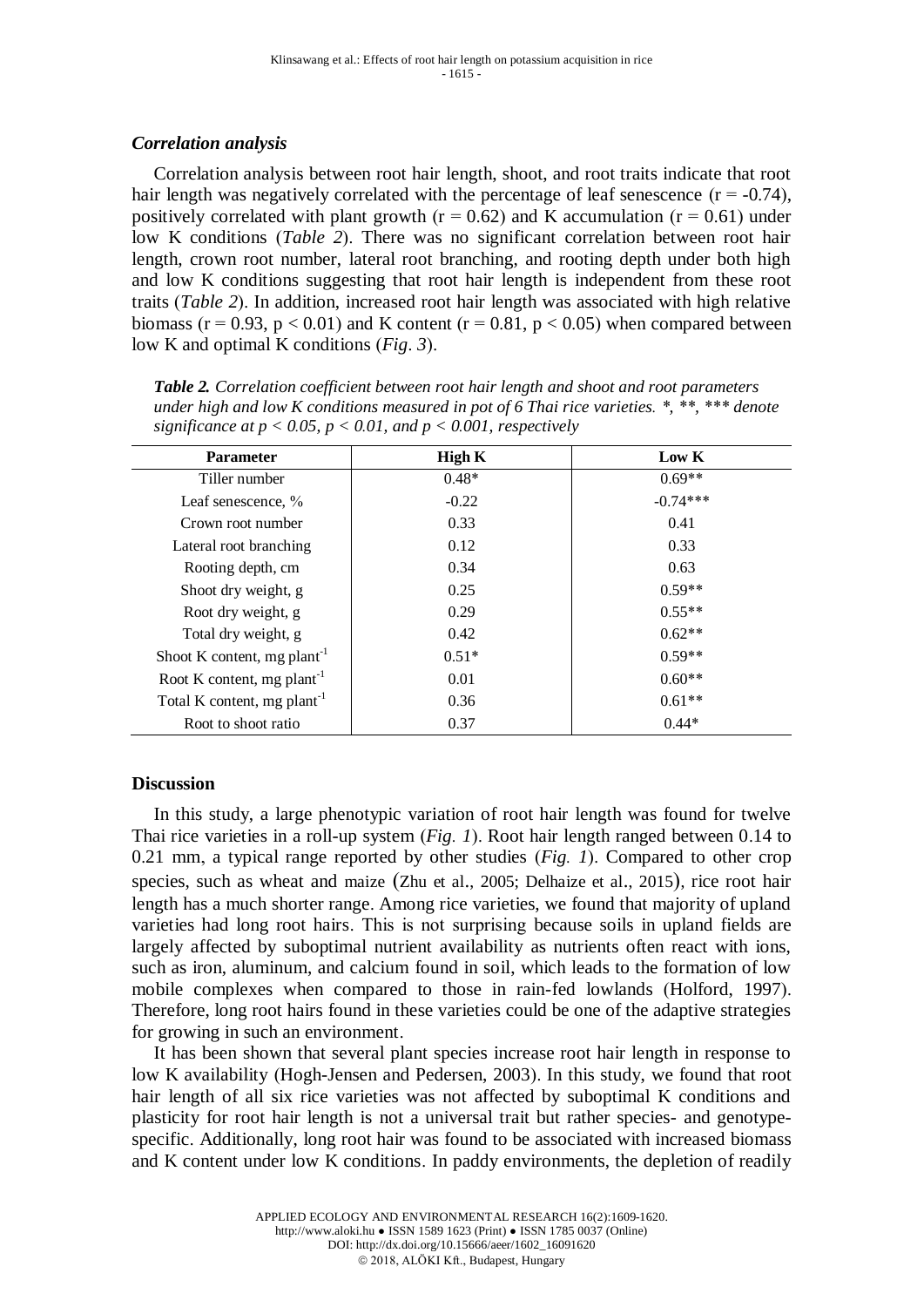available K and exchangeable K in the rhizosphere could extend over 10 mm from the root surface at both the low and adequate K conditions (Yang et al., 2005). The results were consistent with Shi et al. (2004) research in which they reported the same range of the depletion zone of extractable K around the root (10 cm) in several plant species. Considering the effective the diffusion coefficient of K in soil which is approximately two orders of magnitude higher than that of P, the depletion zone of K around the root should be much smaller than that of P. Interestingly, Shi et al. (2004) found that the depletion range was even wider than that of the available P in the same experiment, thus, the depletion zone around a root is not only influenced by the effective diffusion of the nutrients but also the demand of the plants and possibly the concentrations of the nutrients in the soil. Our results support the hypothesis that long root hair may improve K acquisition in low K soils by increasing root surface area and decreasing the distance to the source of K, which enhances the volume of soil exploration beyond the K depletion zone.



*Figure 3. Correlation analysis between root hair length and relative a) biomass (r = 0.93,*   $p < 0.01$ ) and b) K content ( $r = 0.81$ ,  $p < 0.05$ ) compared between low K and optimal K *conditions*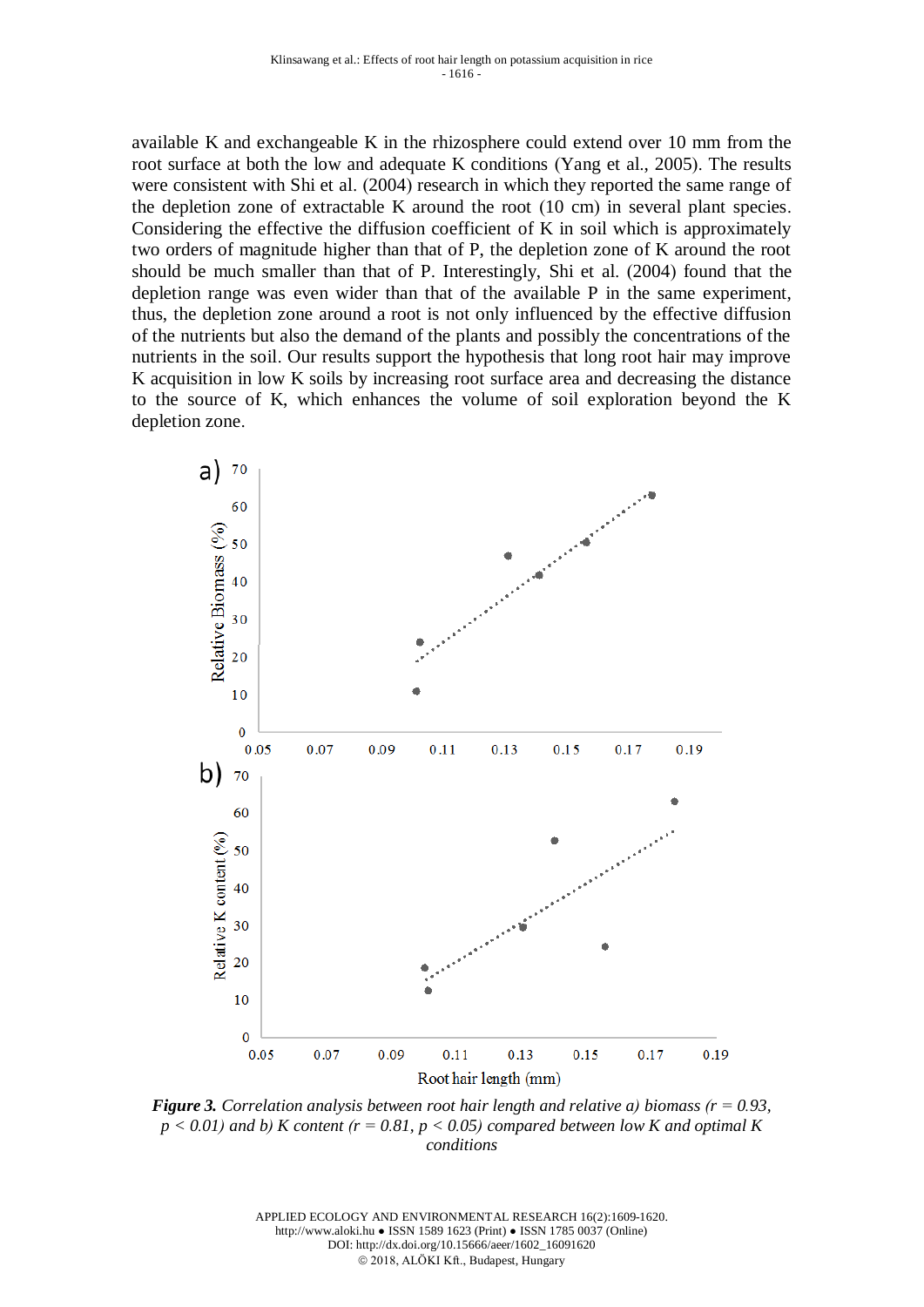A high root to shoot ratio is characteristically associated with plants growing in infertile soils (Wang and Yang, 2003). In this study, we found that root to shoot ratio was not significantly affected by low K availability. It has been suggested that root growth in potassium-deficient plants was more carbon limited when compared to plants with other deficiencies such as phosphorus and nitrogen. Limited carbon is largely due to a strong reduction in photosynthesis and the lack of an adaptive response in carbon allocation between roots and shoots. Thus, plants in K deficient conditions do not allocate more carbon to the root system (Postma et al., 2011; Miguel et al., 2015).

Several lines of evidence suggest that root traits, such as root number and root branching, influence K uptake (Yang et al., 2003). In our study, the selected rice varieties had comparable root number and branching (*Fig. 4*). In addition, we found that K stress did not affect average values of these root traits. Therefore, we conclude that the enhanced K uptake in the low K environment was attributable to the benefit of long root hair length.



*Figure 4. Bar graphs showing a) crown root number and b) lateral root number of six lowland rice varieties under low and optimal K conditions. Plants were harvested at 2 months after planting. \* indicates significant difference at p < 0.05*

Genetic studies in crop species including maize (Zhu et al., 2005), wheat (Horn et al., 2016), and common bean (Yan et al., 2004) indicate that root hair length is a complex quantitative trait and is controlled by a number of quantitative trait loci (QTLs). In rice, QTLs associated with variation of root hair length have not yet been identified. However molecular studies have shown that root hair elongation in rice is largely controlled by *OsAPY* gene encoding an enzyme apyrase, which catalyses the hydrolysis of phosphoanhydride bonds of nucleoside tri- and di-phosphates into mono-phosphates (Yuo et al., 2009). The development of molecular markers associated with root hair traits in rice is currently carried out to enhance efficiency of rice breeding program.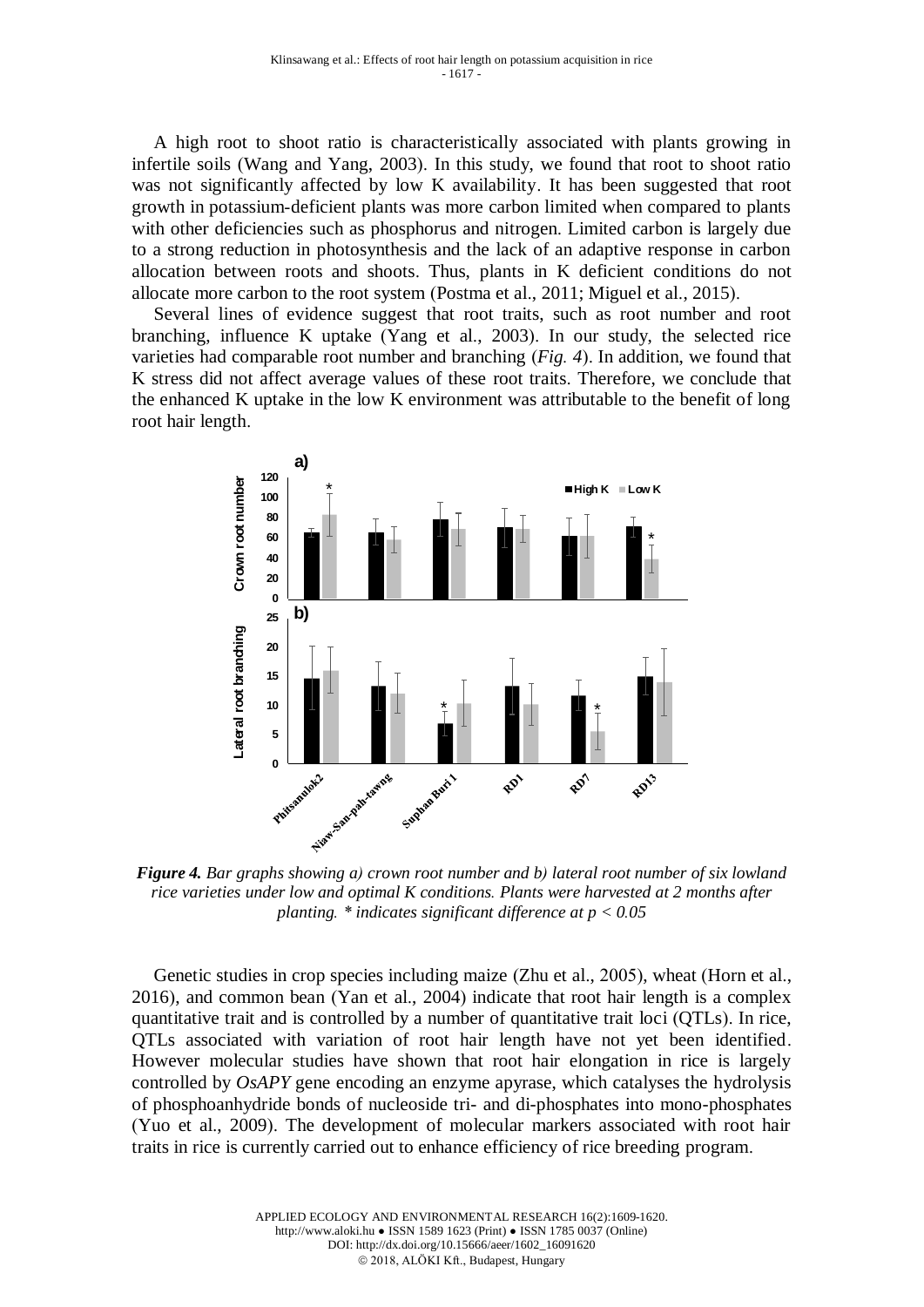#### **Conclusions**

Our study shows that phenotypic variation in root hair length exists among upland and lowland Thai rice varieties. In addition, long root hair was associated with enhanced plant biomass and improved tissue K content under low K conditions. Further experiments in farmers' fields are underway to validate the physiological utility of root hair length for K acquisition in agronomic settings. For breeding perspectives, we see ample opportunity for using rice in Thai germplasms, particularly, Niaw San-pah-tawng and Pitsanulok2 which consistently had long root hairs across the growing systems, as donors for long root hairs. Furthermore, the development of high-throughput phenotyping approaches and molecular markers associated with long root hairs will help enhance efficiency and effectiveness of breeding programs targeting root hair length in rice.

**Acknowledgements.** This research project is supported by Mahidol University.

#### **REFERENCES**

- [1] Abràmoff, M. D., Magalhães, P. J., Ram, S. J. (2004): Image processing with ImageJ. Biophotonics International 11: 36–42.
- [2] Bates, D., Mächler, M., Bolker, B., Walker, S. (2014): Fitting linear mixed-effects models using lme4. – Journal of Statistical Software 67: 1–48.
- [3] Bates, T. R., Lynch, J. P. (2001): Root hairs confer a competitive advantage under low phosphorus availability. – Plant and Soil 236: 243–250.
- [4] Brown, L. K., George, T. S., Thompson, J. A., Wright, G., Lyon, J., Dupuy, L., Hubbard, S. F., White, P. J. (2012): What are the implications of variation in root hair length on tolerance to phosphorus deficiency in combination with water stress in barley (*Hordeum vulgare*)? – Annals of Botany 110: 319–328.
- [5] Caradus, J. R. (1981): Effect of root hair length on white clover growth over a range of soil phosphorus levels. – New Zealand Journal of Agricultural Research 24: 353–358.
- [6] Chang, T. T., Bardenas, E. A. (1965): The Morphology and Varietal Characteristics of the Rice Plant. Technical Bulletin, pp. 3–4. – IRRI, Los Banos.
- [7] Datta, S., Kim, C. M., Pernas, M., Pires, N. D., Proust, H., Tam, T., Vijayakumar, P. Dolan, L. (2011): Root hairs: development, growth and evolution at the plant-soil interface. – Plant and Soil 346: 1–14.
- [8] Delhaize, E., Rathjen, T. M., Cavanagh, C. R. (2015): The genetics of rhizosheath size in a multiparent mapping population of wheat. – Journal of Experimental Botany 66: 4527–4536.
- [9] Dobermann, A., Fairhurst, T. (2000): Rice: Nutrient Disorders & Nutrient Management. Handbook Series, Potash & Phosphate Institute (PPI). – Potash & Phosphate Institute of Canada (PPIC), Norcross and International Rice Research Institute, Los Banos.
- [10] Dobermann, A., Cassman, K. G., Mamaril, C. P., Sheehy, J. E. (1998): Management of phosphorus, potassium, and sulfur in intensive, irrigated lowland rice. – Field Crops Research 56: 113–138.
- [11] FAO (2015): "World Fertilizer Trends and Outlook to 2018." Food and Agriculture Organization of the United Nations (FAO), Rome.
- [12] Gahoonia, T. S., Nielsen, N. E. (2004): Barley genotypes with long root hairs sustain high grain yields in low-P field. – Plant and Soil 262: 55–62.
- [13] Gahoonia, T. S., Care, D., Nielsen, N. E. (1997): Root hairs and phosphorus acquisition of wheat and barley cultivars. – Plant and Soil 191: 181–188.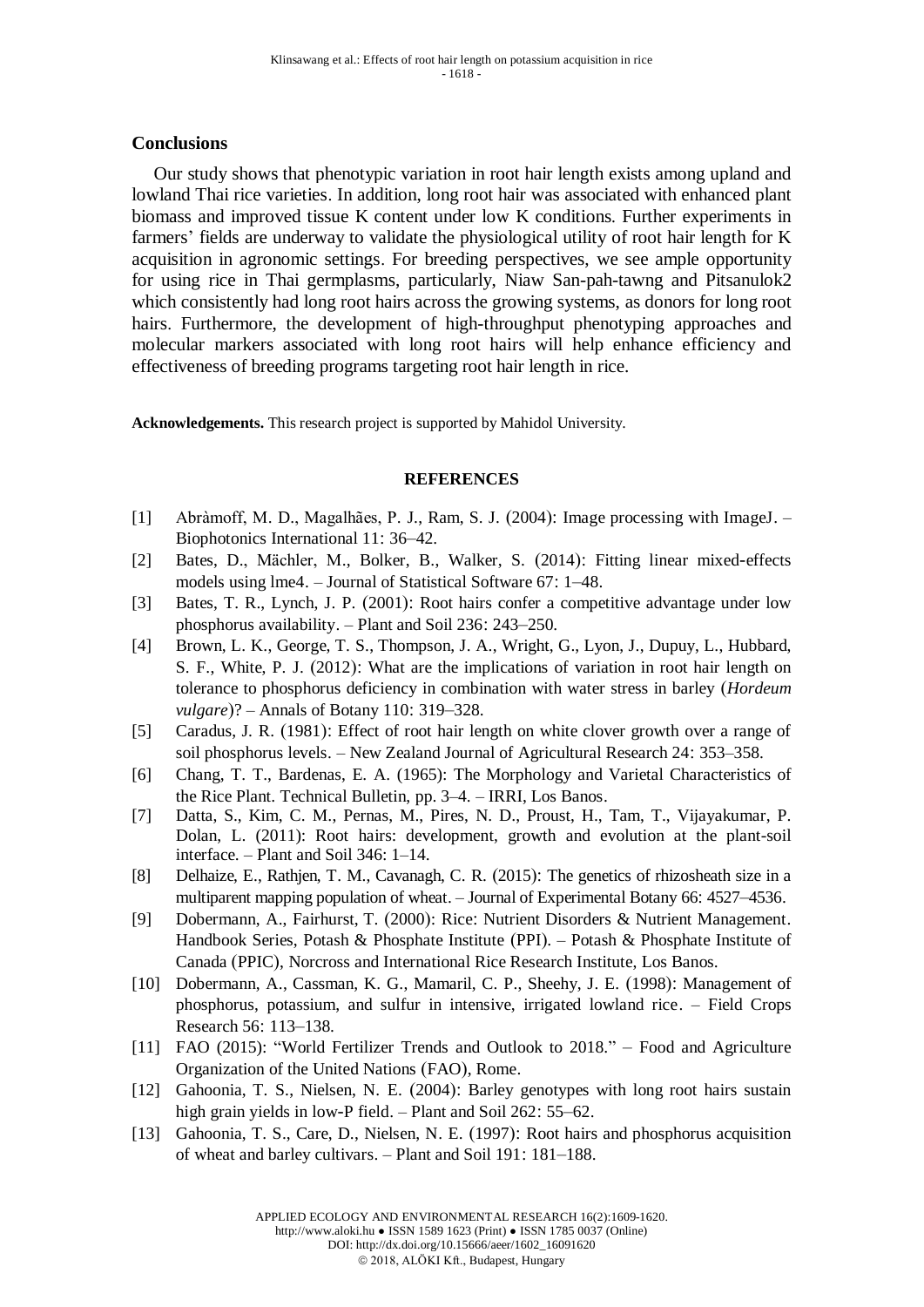- [14] Gahoonia, T. S., Ali, O., Sarker, A. (2006): Genetic variation in root traits and nutrient acquisition of lentil genotypes. – Journal of Plant Nutrition 29: 643–655.
- [15] Gahoonia, T. S., Ali, R., Malhotra, R. S. (2007): Variation in root morphological and physiological traits and nutrient uptake of chickpea genotypes. – Journal of Plant Nutrition 30: 829–841.
- [16] Green, R. L., Beard, J. B., Oprisko, M. J. (1991): Root hairs and root lengths in nine warm-season turfgrass genotypes. – Journal of the American Society for Horticultural Science 116: 965–969.
- [17] Haling, R. E., Brown, L. K., Bengough, A. G., Young, I. M., Hallett, P. D., White, P. J., George, T. S. (2013): Root hairs improve root penetration, root – soil contact, and phosphorus acquisition in soils of different strength. – Journal of Experimental Botany 64: 3711–3721.
- [18] Hofer, R. M. (1991): Root Hairs. In: Waisel, Y., Eshel, A., Kafkafi, U. (eds.) Plant Roots – The Hidden Half, pp. 129–148. Marcel Dekker, New York.
- [19] Hogh-Jensen, H., Pedersen, M. B. (2003): Morphological plasticity by crop plants and their potassium use efficiency. – Journal of Plant Nutrition 26: 969–984.
- [20] Horn, R., Wingen, L. U., Snape, J. W., Dolan, L. (2016): Mapping of quantitative trait loci for root hair length in wheat identifies loci that co-locate with loci for yield components. – Journal of Experimental Botany 67: 4535–4543.
- [21] Islam, A., Saha, P. K., Biswas, J. C., Saleque, M. A. (2016): Potassium fertilization in intensive wetland rice system : yield, potassium use efficiency and soil potassium status. – International Journal of Agricultural Papers 1: 7–21.
- [22] Jia, Y., Yang, X., Feng, Y., Jilani, G. (2008): Differential response of root morphology to potassium deficient stress among rice genotypes varying in potassium efficiency. – Journal of Zhejiang University Science 9: 427–434.
- [23] Jungk, A. (2001): Root hairs and the acquisition of plant nutrients from soil. Journal of Plant Nutrition and Soil Science 164: 121–129.
- [24] Lynch, J. P. (2007): Roots of the second green revolution. Australian Journal of Botany 55: 493–512.
- [25] Lynch, J. P., Brown, K. M. (2001): Topsoil foraging an architectural adaptation of plants to low phosphorus availability. – Plant Soil 237: 225–237.
- [26] Lynch, J. P., Chimungu, J. G., Brown, K. M. (2014): Root anatomical phenes associated with water acquisition from drying soil : targets for crop improvement. – Journal of Experimental Botany 65: 6155–6166.
- [27] Ma, Z., Bielenberg, D. G., Brown, K. M., Lynch, J. P. (2001): Regulation of root hair density by phosphorus availability in *Arabidopsis thaliana*. – Plant, Cell and Environment 24: 459–467.
- [28] Miguel, M. A., Postma, J. A., Lynch, J. P. (2015): Phene synergism between root hair length and basal root growth angle for phosphorus acquisition. – Plant Physiology 175: 1430–1439.
- [29] Müller, M., Schmidt, W. (2004): Environmentally induced plasticity of root hair development in Arabidopsis. – Plant Physiology 134: 409–419.
- [30] Nestler, J., Keyes, S. D., Wissuwa, M. (2016): Root hair formation in rice (*Oryza sativa* L.) differs between root types and is altered in artificial growth conditions. – Journal of Experimental Botany 67: 3699–3708.
- [31] Postma, J. A., Lynch, J. P. (2011): Root cortical aerenchyma enhances the growth of maize on soils with suboptimal availability of nitrogen, phosphorus, and potassium. – Plant Physiology 156: 1190–1201.